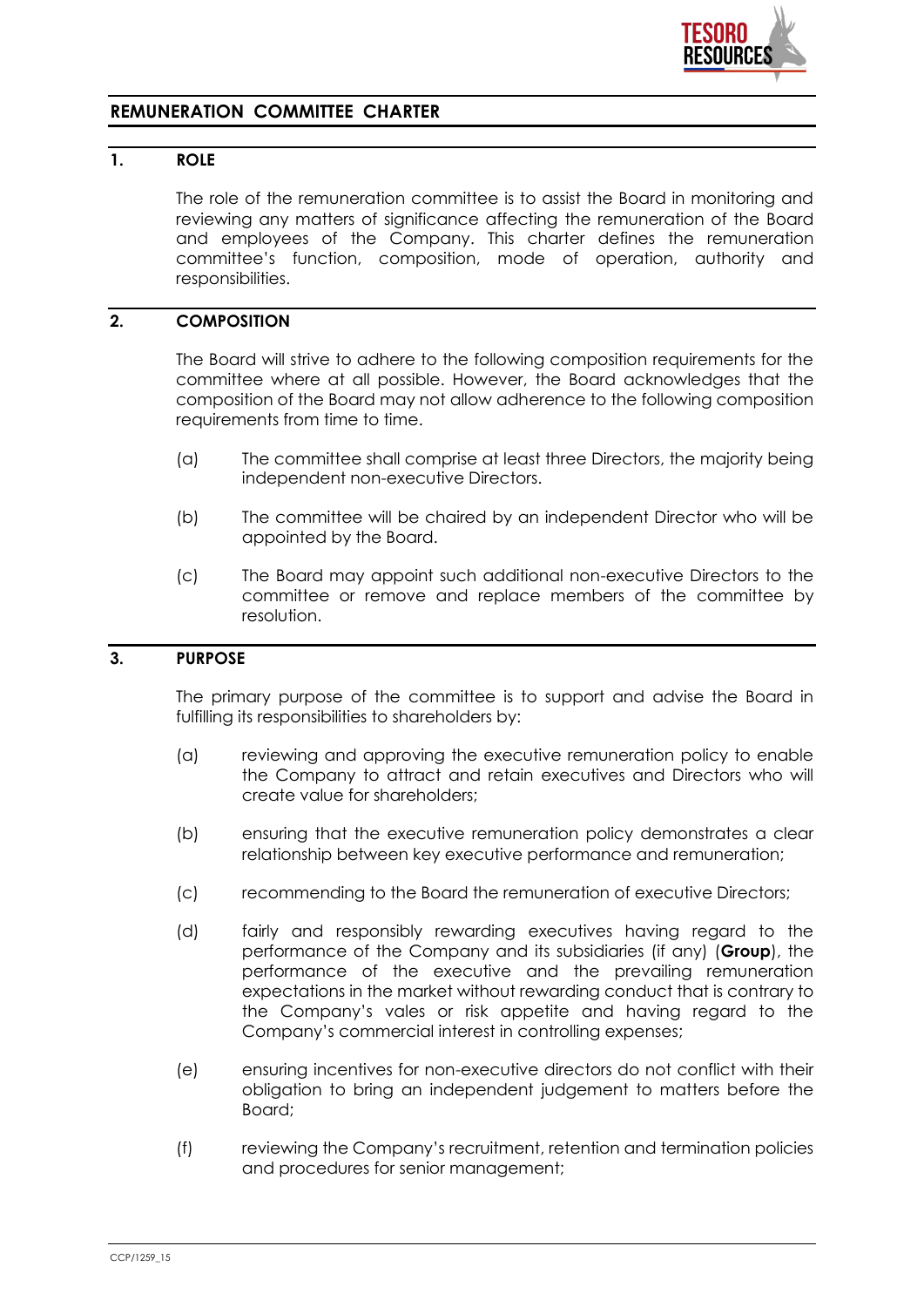- (g) reviewing and approving the remuneration of direct reports to the Chief Executive Officer/Managing Director, and as appropriate other senior executives; and
- (h) reviewing and approving any equity based plans and other incentive schemes.

## **4. DUTIES AND RESPONSIBILITIES**

#### **4.1 Executive Remuneration Policy**

- (a) Review and approve the Group's recruitment, retention and termination policies and procedures for senior executives to enable the Company to attract and retain executives and Directors who can create value for shareholders.
- (b) Review the on-going appropriateness and relevance of the executive remuneration policy and other executive benefit programs.
- (c) Ensure that remuneration policies fairly and responsibly reward executives having regard to the performance of the Company, the performance of the executive and prevailing remuneration expectations in the market without rewarding conduct that is contrary to the Company's vales or risk appetite and having regard to the Company's commercial interest in controlling expenses.

#### **4.2 Executive Directors and Senior Management**

- (a) Consider and make recommendations to the Board on the remuneration for each executive Director (including base pay, incentive payments, equity awards, retirement rights, service contracts) having regard to the executive remuneration policy.
- (b) Review and approve the proposed remuneration (including incentive awards, equity awards and service contracts) for the direct reports of the Chief Executive Officer/Managing Director. As part of this review the committee will oversee an annual performance evaluation of the senior Executive Team. This evaluation is based on specific criteria, including the business performance of the Company and its subsidiaries, whether strategic objectives are being achieved and the development of management and personnel.
- (c) Approve changes to the remuneration or contract terms of executive Directors and direct reports to the Chief Executive Officer/Managing Director.
- (d) Approve termination payments to executive Directors or direct reports to the Chief Executive Officer/Managing Director. Termination payments to other departing executives should be reported to the committee at its next meeting.

### **4.3 Executive Incentive Plans (including Equity Based Plans)**

- (a) Review and approve the design of any executive incentive plans (**Plans**).
- (b) Ensuring incentives for non-executive directors do not conflict with their obligation to bring an independent judgement to matters before the Board.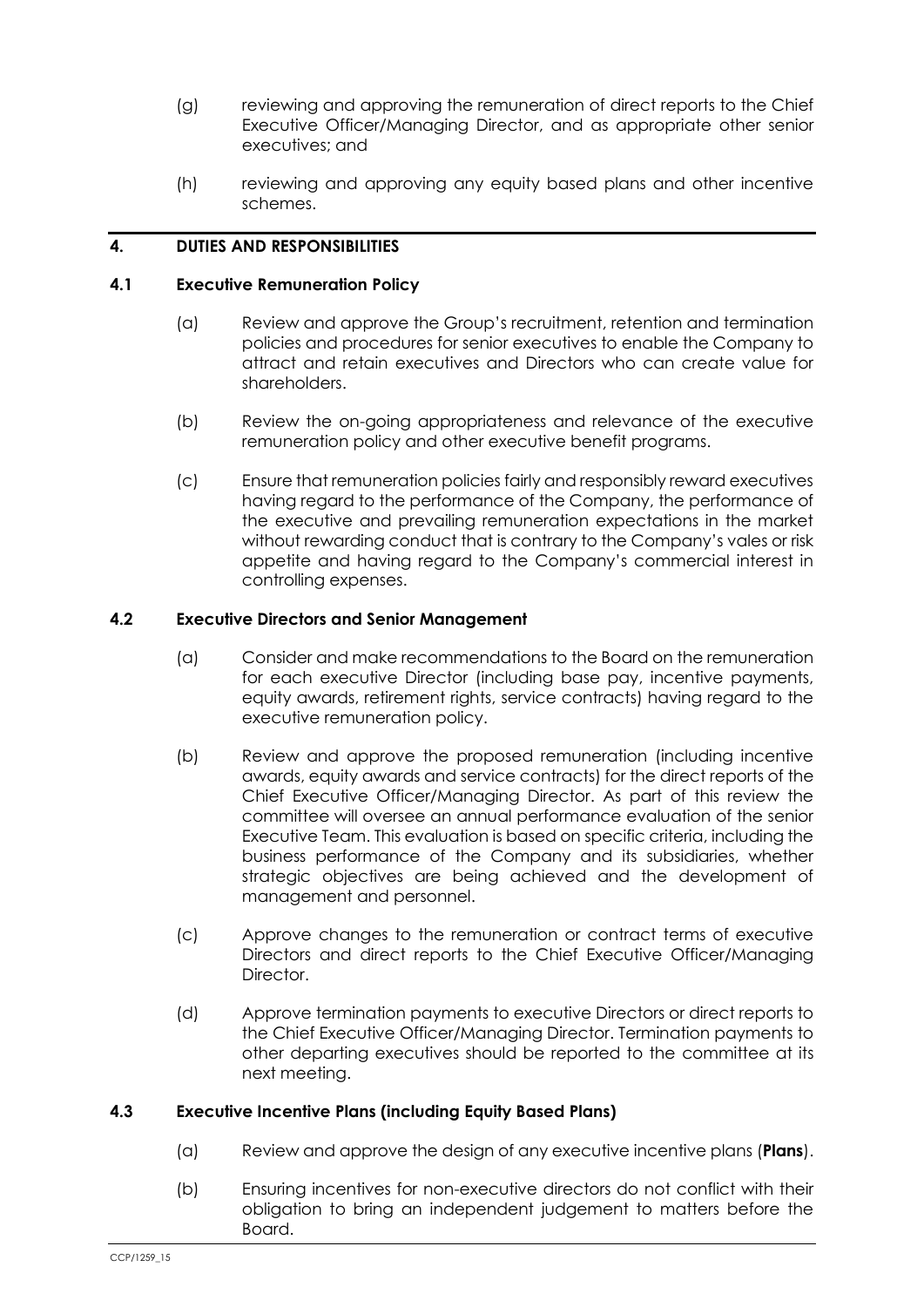- (c) Review and approve any Plans that may be introduced in light of legislative, regulatory and market developments.
- (d) For each Plan, determine each year whether awards will be made under that Plan.
- (e) Review and approve total proposed awards under each Plan.
- (f) In addition to considering awards to executive Directors and direct reports to the Chief Executive Officer/Managing Director, review and approve proposed awards under each Plan on an individual basis for executives as required under the rules governing each Plan or as determined by the committee.
- (g) Review, approve and keep under review performance hurdles for each Plan.
- (h) Review, manage and disclose the policy (if any) under which participants to a Plan may be permitted (at the discretion of the Company) to enter into transactions (whether through the use of derivatives or otherwise) which limit the economic risk of participating in the Plan.

## **4.4 Other**

The committee shall perform other duties and activities that it or the Board considers appropriate.

## **5. MEETINGS**

- (a) The committee will meet at least once per year and additionally as circumstances may require.
- (b) Meetings are called by the Secretary as directed by the Board or at the request of the Chairman of the committee.
- (c) A quorum shall comprise any two members of the committee. In the absence of the Chairman of the committee or appointed delegate, the members shall elect one of their members as Chairman.
- (d) Where deemed appropriate by the Chairman of the committee, meetings and subsequent approvals may be held or concluded by way of a circular written resolution or a conference call.
- (e) Decisions will be based on a majority of votes with the Chairman of the committee having the casting vote.
- (f) The committee may invite any executive management team members or other individuals, including external third parties, to attend meetings of the committee, as they consider appropriate.

### **6. SECRETARY**

- (a) The Company Secretary or their nominee shall be the Secretary of the committee, and shall attend meetings of the committee as required.
- (b) The Secretary will be responsible for keeping the minutes of meeting of the committee and circulating them to committee members and to the other members of the Board.